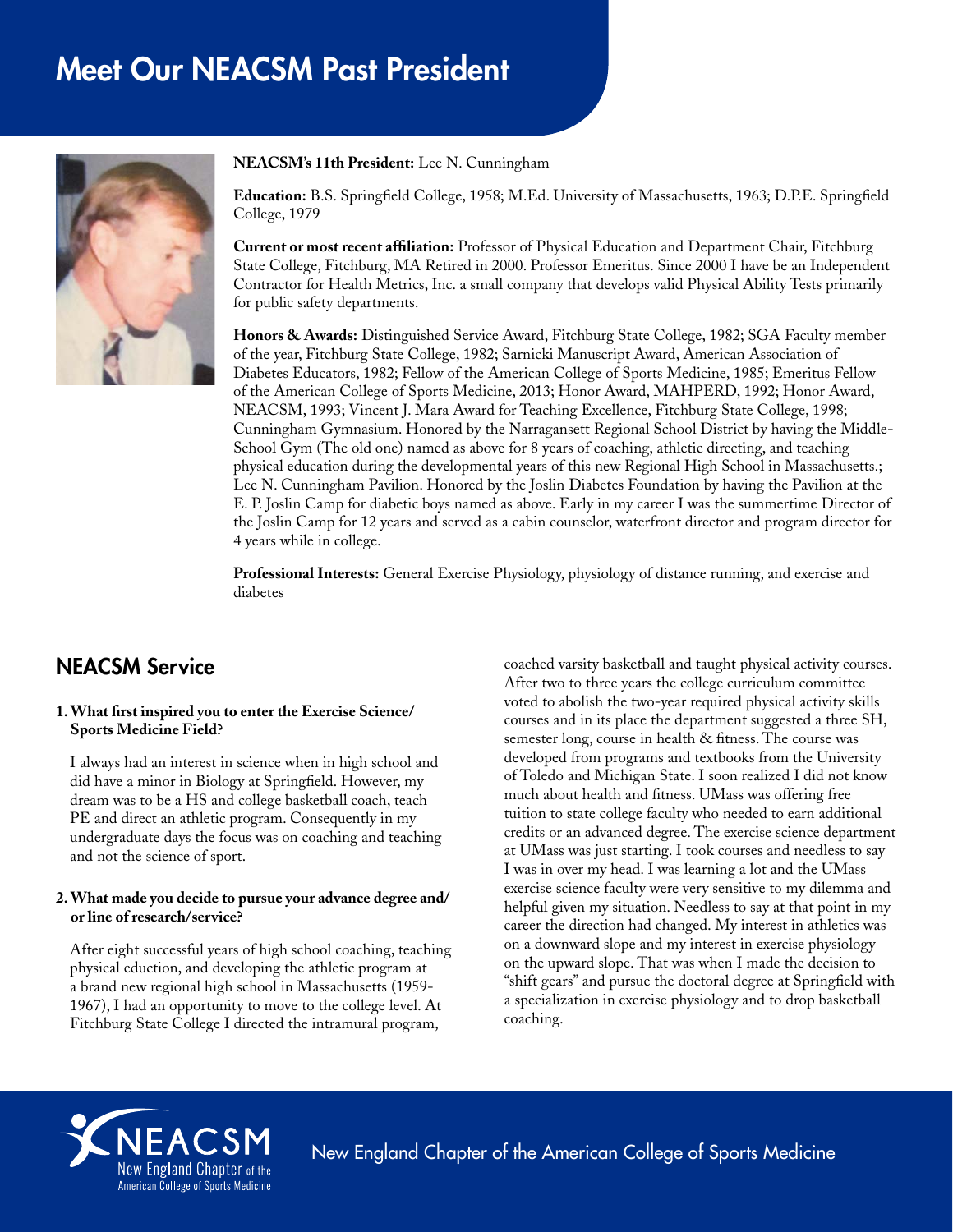#### **3. As a student, who were your mentors and what role did they play in your professional development?**

I had great advice from Dr. D.W. Edington and Dr. Walter Kroll at UMass. Dr. Edington in particular, although a biochemist, was very interested in "bridging the gap" between the gym and the laboratory in terms of scientific knowledge related to exercise. We presented programs at physical education conferences locally and nationally and eventually published a book called "Biological Awareness." Fortunately the knowledge gap has been met by the number of good undergraduate exercise science program where students are well prepared to spread the word about "exercise as medicine." Dr. Wayne Sinning who headed the Physiological Research Lab and Dr. Emery Seymour who was Director of Graduate Studies at Springfield and taught doctoral level research and statistics. Dr. Sinning set the tone about teaching and research along with hard work and long hours, and Dr. Seymour about the properly designed research project. As an undergraduate I was taught physiology and exercise physiology by the legendary Professor Peter V. Karpovich, M.D.

#### **4. As a professional, was there anyone who was also instrumental in your career development?**

Dr. Thomas Battinelli who hired me at Fitchburg State and encourage pursuit of the doctoral degree and was a wonderful colleague for 33 years. Also, Stuart Soeldner, M.D., at the Joslin Research Lab, Boston and Dr. Ray Gleason, a Ph.D. trained statistician. These two were extremely helpful in all phases of my dissertation including publications related with diabetes, exercise and peripheral blood flow in person with diabetes. I continued as a part-time research fellow at Joslin for three to five years after the completion of the degree. I received that degree in 1979, almost 20 years after earning the B.S. degree. I was a very slow learner.

# **5. What is it about exercise science/sports medicine that still inspires you today?**

I was always interested in what made the body "tick." Even as a young high school basketball and baseball coach I wanted to know about the science of training and even why I included a training rule against non-smoking. I never found any adequately designed studies that would support that training rule. I still run 5k and 10k road races. I always wear a heart rate monitor for observation and continue to look in the literature about distance running and aging and other scientific papers related to physical activity. This helps to keep my interest in exercise science.

# **6. Why and how did you decide to get involved with NEACSM?**

I was active with the Massachusetts Association of HPERD. At MAHPERD I was involved in the Research Section along with Dr. Carl Christensen and Dr. Jay Gillespie of Northeastern University. The next step was to get involved with NEACSM and then being elected to the Executive Committee in 1980. This led to being elected president and the three year commitment to the job as president-elect, president and past president, 1983 to 1985. I did serve as treasurer from about 1983 to 1992. Most importantly, it was the professional thing to do!

# **7. How did your service help you grow as a professional?**

When I completed the doctoral degree in 1979 I was the only person in our department at Fitchburg State with a background in exercise physiology. Essentially I had no one to talk with, had no research equipment and no exercise science courses to teach. The executive committee meetings and annual conference allowed me talk with others in the field. I did collaborate on research studies with two Past-Presidents, Don Mahler, M.D., at Dartmouth Medical School and Tom Rowland, M.D., at Bay State Medical Center in Springfield. These contacts at NEACSM were very important for my teaching, curriculum development and research interests. As a side note I did attend the first official NEACSM meeting in 1973 held at Springfield College. I had to leave the meetings early to meet my college basketball team in North Adams, Massachusetts for an evening game.

#### **8. What are your most memorable moments from your service to NEACSM?**

Probably the pre-conference get-to-together of the conference committee in the president's suite the night before the meetings. As treasurer I was always responsible for buying the beer (and other beverages) and baking the zucchini bread. It was a wonderful social event that help to bring us all together for a fun couple of hours. Lots of laughs and good-natured kidding. Also, as treasurer, I had to pay the bills for our invited speakers from across the country who were leaders in their disciplines and were well know persons in the 1980s such as Dave Costill, Jack Wilmore, Steve Blair, Peter Cavanaugh, Gunnar Borg, etc. I even received a Christmas card from Dr. Borg. Everyone knows about the Borg Scale I hope. So after the paper work was exchanged I had the opportunity to talk with our well-known lecturers.